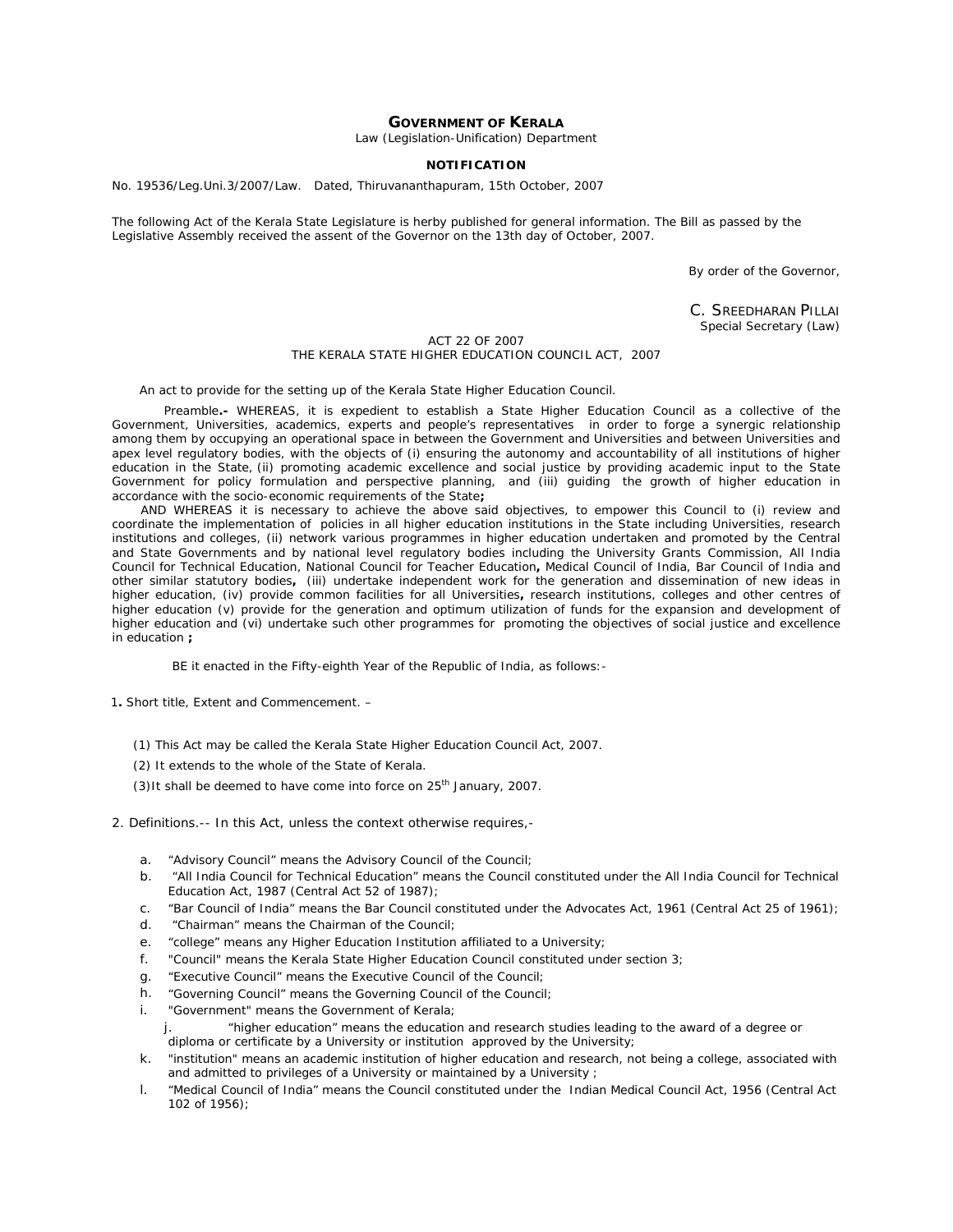- m. "member" means a member of the Advisory Council, the Governing Council or the Executive Council, as the case may be;
- n. "National Council for Teacher Education" means the Council constituted under the National Council for Teacher Education Act, 1993 (Central Act 73 of 1993);
- o. "Notification" means the notification published in the official Gazette;
- p. "Patron" means the Patron of the Council;
- q. "prescribed" means prescribed by rules made under this Act;
- r. "regular student" means a regular student of a university or a college affiliated to a university;
- s. "regulations" means the regulations made by the Governing Council under this Act;
- t. "State" means the State of Kerala;
- u. "Statutes", "Ordinances" and "Regulations" of a University mean respectively, the Statutes, the Ordinances and the Regulations issued under the respective Acts of a University;
- v. "teacher" means any regular teacher working in a University or Government College or Government aided College or institution whose appointment has been made by a University or Government or approved by a University;
- w. "University" means any University in the State established by an Act of the State Legislature;
- x. "University Grants Commission" means the Commission established under the University Grants Commission Act, 1956 (Central Act 3 of 1956);
- y. "Vice-Chairman" means the Vice-Chairman of the Council;
- z. "Visitor" means the Visitor of the Council
- 3. *Constitution of the Council*.—
- (1) The Government may by notification, constitute, with effect from such date as may be specified therein, a Council to be called the Kerala State Higher Education Council.
- (2) The Council shall be a body corporate by the name aforesaid, having perpetual succession and a common seal and shall by the said name sue and be sued.
- (3) The headquarters of the Council shall be at Thiruvananthapuram
- 4. *Responsibilities and functions of the Council.-*
- 1 The Council shall have the following general responsibilities and functions, namely:-
- (a) to render advice to the Government, Universities and other institutions of higher education in the State;
- (b) to coordinate the roles of the Government, Universities and apex regulatory agencies in higher education within the State:
- (c) to evolve new concepts and programmes in higher education;
- (d) to provide common facilities in higher education without impinging upon the autonomy of other institutions of higher education.

2

For the furtherance of the above responsibilities and functions, the Council shall specifically undertake the following, namely:-

- (a) provide academic input to the Government and to the Universities, research institutions and other centers of higher education in the State for the formulation and implementation of the policies on higher education and evolve a perspective plan for the development of higher education, *suo moto* or on the suggestion from Government or requests from Universities or other institutions;
- (b) undertake independent research for the generation of new ideas for the promotion of social justice and academic excellence in higher education, hold awareness programmes for the academia and initiate or propose or pilot projects on an experimental basis in selected higher education institutions for implementation of the new ideas;
- (c) undertake human resources development planning for the State and plan the growth and development of higher education in accordance with such planning;
- (d) evolve guidelines for linkages of an academic nature between higher education institutions in the State and institutions within and outside the country;
- (e) evolve programmes in order to promote the relevance of higher education for the economic, social and cultural development of the State;
- (f) review existing guidelines and furnish recommendations for regulating admissions to various courses and for appointments to the posts of teachers and teacher-administrators in Universities, colleges and other institutions of higher education;
- (g) suggest improvements in curriculum and syllabi in accordance with the changing societal and academic requirements and facilitate the development and publication of appropriate teaching material, including textbooks, educational softwares and e-learning facilities in order to improve the quality of education;
- (h) organise short term courses to train and update the knowledge and skills of higher education teaching personnel, educational administrators and other similarly situated;
- (i) advise the Government on the starting of new courses, colleges, and other higher education institutions in the State;
- (j) make proposals for the generation and utilisation of funds in accordance with the objectives of this Act;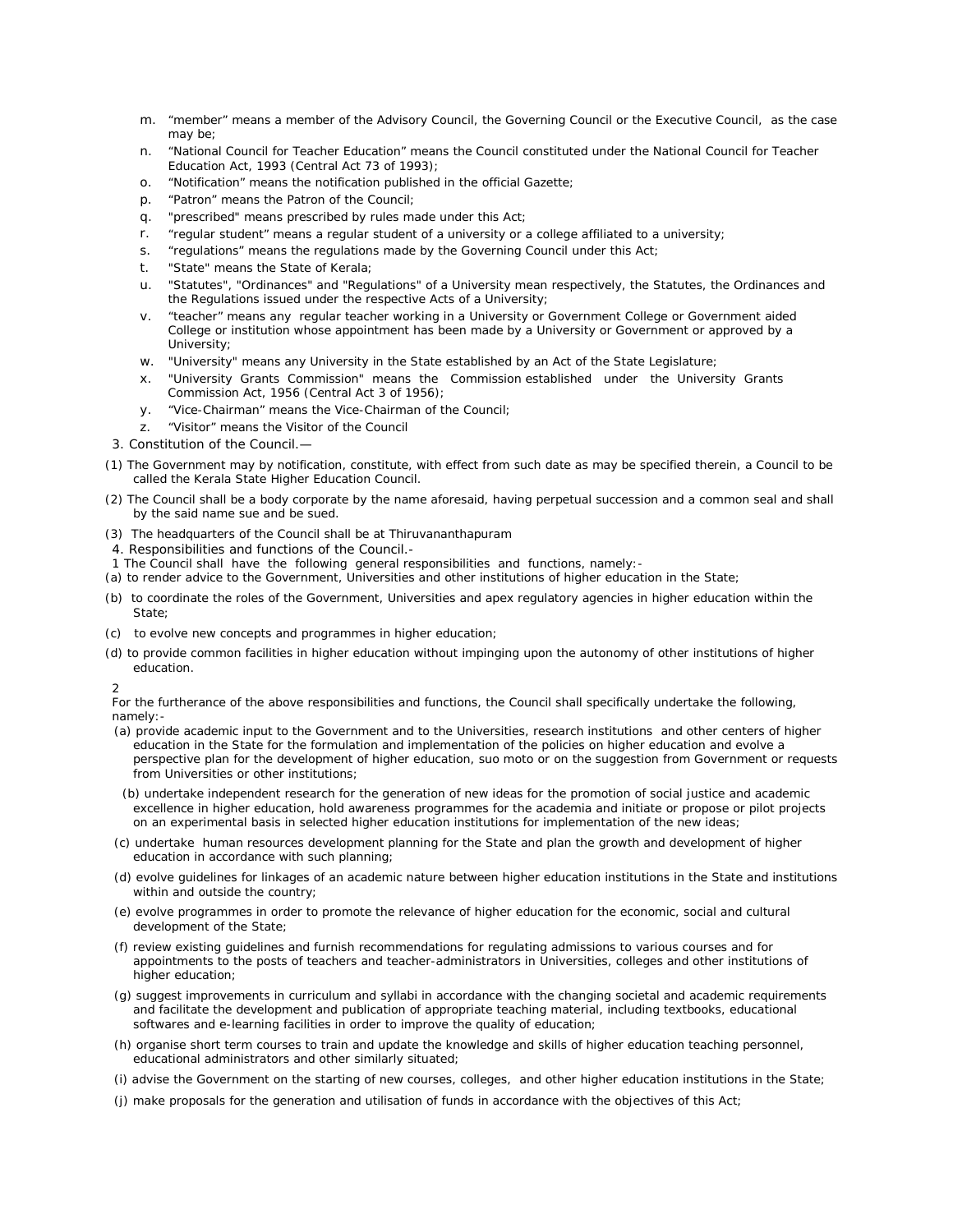- (k) evolve general guidelines for the release of grants by the Government to Universities and other institutions of higher education and to advise the Government about the release of such grants to each University and other institutions of higher education:
- (l) evolve schemes for providing equitable opportunities for higher education and scholarships and freeships and financial assistance to the needy students and coordinate implementation of Scheduled Castes and Scheduled Tribes and other eligible backward classes welfare programmes of the Central and the State Governments and other Central and State Level Funding Agencies;
- (m) review periodically the Statutes, Ordinances and Regulations of the Universities in the State and suggest appropriate improvements for the realisation of the objectives of social justice and academic excellence in education and suggest the framework for new Statutes, Ordinances, or Regulations for existing Universities or other institutions of higher education or new Universities or other institutions of higher education;
- (n) to provide common facilities for the entire State by establishing centres, namely:-
	- (i) Centre for Research on Policies in Higher Education;
	- (ii) Curriculum Development Centre;
	- (iii) Centre for Capacity Building in respect of faculty and educational administrators;
	- (iv) State Council for Assessment of Higher Education Institutions;
	- (v) Examination Reforms Cell;
	- (vi) Human Resources Development, Employment and Global Skills Development Cell.
- (o) hold discussions, conduct workshops and seminars with the objective of facilitating the widest possible consultations with experts and stakeholders including organizations of students and teachers for formulating the policies on higher education and facilitating their proper implementation;
- (p) facilitate the development of a synergic relationship among different agencies such as the State Government, Universities, colleges and other institutions of higher education in the State and the Central Government and regulatory bodies at the national level;
- (q) co-ordinate various programmes being promoted and undertaken by Central and State Governments and national level bodies like University Grants Commission, All India Council for Technical Education, National Council for Teacher Education, Medical Council of India, Bar Council of India and other similar statutory bodies and State level institutions like Universities, research institutions, colleges and other institutions of higher education in the territory of India;
- (r) provide a forum for the interaction among the academy, industries, agriculture and service sectors;
- (s) facilitate the conduct of workshops and seminars on questions of importance in higher education in different parts of the State;
- (t) undertake necessary steps for establishing inter-linkages between research and learning processes;
- (u) promote extension activities in colleges, institutions and Universities and encourage their integration into the curriculum so that the students and teachers become sensitive to social issues;
- (v) promote sports and cultural activities in the colleges, other institutions and Universities and integrate them with the co-curricular activities;
- (w) perform such other functions for the realisation of the twin objectives of social justice and excellence in higher education;
- (x) suggest steps for promoting democratisation and academic autonomy of Universities and other institutions of higher education;
- (y) evolve schemes to sensitise the students to environmental and gender issues.
- 5. *The Patron*.-
- (1) The Governor of Kerala, by virtue of his office shall be the Patron of the Council.
- (2) The Patron shall have the right to call for report on any matter pertaining to the affairs of the Council and offer suggestions for the improvement of the functioning of the Council.
- (3) The Patron shall have the right to address any meeting of the Council, if he so desires.

6. *The Visitor.-*

- (1) The Chief Minister of Kerala shall, by virtue of his office, be the Visitor of the Council.
- (2) The Visitor shall have the right to call for report on any matter pertaining to the affairs of the Council and offer suggestions for the improvement of the functioning of the Council.
- (3) The Visitor, shall preside over the meeting of the Advisory Council.
- 7. *The Chairman.-*
- (1) The Minister in charge of Higher Education of the State shall, by virtue of his office, be the Chairman of the Council.
- (2) The Chairman shall have the right to call for report on any matter pertaining to the affairs of the Council and offer suggestions for the improvement of the functioning of the Council.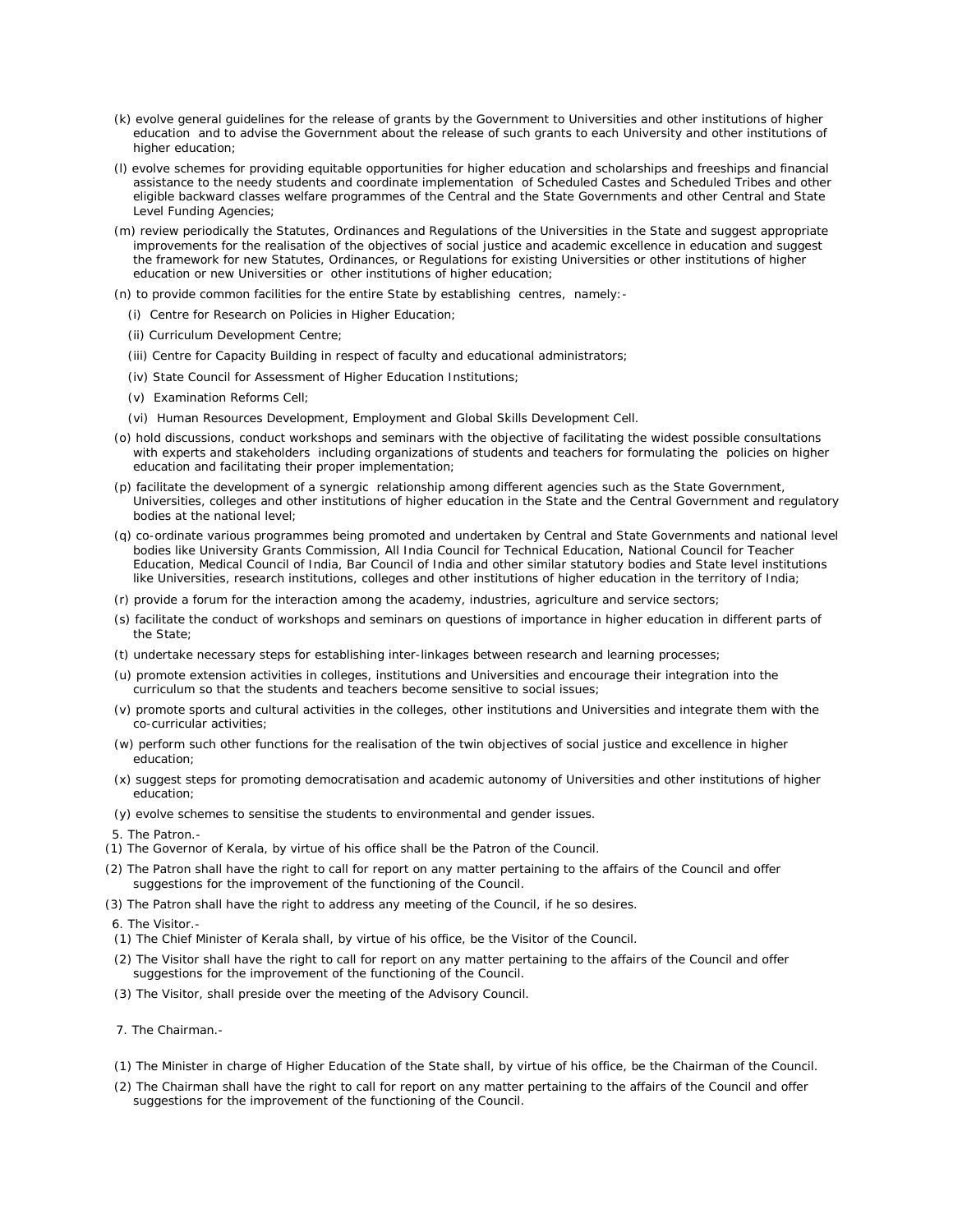- (3) The Chairman shall preside over the meeting of the Governing Council and shall preside over the meeting of the Advisory Council in the absence of the Visitor.
- 8. *The Vice-Chairman.-*
- (1) An eminent educationalist, preferably a former Vice-Chancellor shall be appointed by the Government as the Vice-Chairman of the Council.
- (2) The Vice-Chairman shall be the executive head of the Council.
- (3) The Vice-Chairman shall preside over the meetings of the Executive Council and shall preside over the meetings of the Advisory Council and the Governing Council in the absence of the Visitor and the Chairman, as the case may be.
- (4) The Vice-Chairman, shall exercise such other powers and perform such other functions as may be prescribed.
- 9. *The Member-Secretary.-*
- (1) An academician, preferably with administrative experience, shall be appointed by the Government as Member-Secretary of the Council.
- (2) The Member-Secretary shall be responsible for the co-ordination of the academic functions of the Council.
- (3) The Member Secretary shall exercise such other powers and perform such other functions as may be prescribed.
- 10. *The Registrar*.-
- (1) An officer not below the rank of a Joint Secretary to Government shall be appointed by the Government as Registrar of the Council on deputation.
- (2) The Registrar shall be responsible for the administration of the office of the Council.
- (3) The Registrar shall represent the Council in all suits and other legal proceedings for and against the Council.
- (4) The Registrar shall exercise such other powers and perform such other functions as may be prescribed.
- (5) The terms and conditions of service of the Registrar shall be such as may be prescribed.
- 11. Composition *of the Council*.*—* (1) The Council shall comprise of the following bodies, namely:-
- (a) the Advisory Council;
- (b) the Governing Council;
- (c) the Executive Council.
- (2)The Bodies of the Council shall be reconstituted every four years from the date of their constitution.
	- Provided that in the event of delay in the constitution of the Bodies, they shall continue to be in office for a further period of six months or their reconstitution, which ever is earlier.
- 12. The *Advisory Council.-* The Advisory Council shall consist of the following members, namely:-
- (a) the Visitor;
- (b) the Chairman;
- (c) the Leader of Opposition in the Assembly;
- (d) the Minister for Health and Family Welfare;
- (e) the Minister for Agriculture;
- (f) the Minister for Law;
- (g) the Vice-Chairman;
- (h) the Member-Secretary;
- (i) two members of the Parliament from the State, one from the Lok Sabha and the other from the Rajya Sabha, nominated by the Government;
- (j) five members of the Legislative Assembly of Kerala, of whom one shall be a member of the Scheduled Caste or Scheduled Tribe and one shall be a woman, nominated by the Speaker;
- (k) one Vice-Chancellor of a University outside the State, nominated by the Government;
- (l) the Vice-Chairman, State Planning Board;
- (m) the Chairperson, Women's Commission;
- (n) the Chief Secretary to Government;
- (o) a prominent industrialist or business man, nominated by the Government;
- (p) an eminent person from the field of arts or literature, nominated by the Government;
- (q) an eminent social scientist nominated by the Government;
- (r) an eminent person from print or visual media, nominated by the Government;
- (s) an eminent member from the medical profession, nominated by the Government;
- (t) an eminent sports person, nominated by the Government;
- (u) an eminent scientist or technologist, nominated by the Government;
- (v) an eminent agriculturist, nominated by the Government;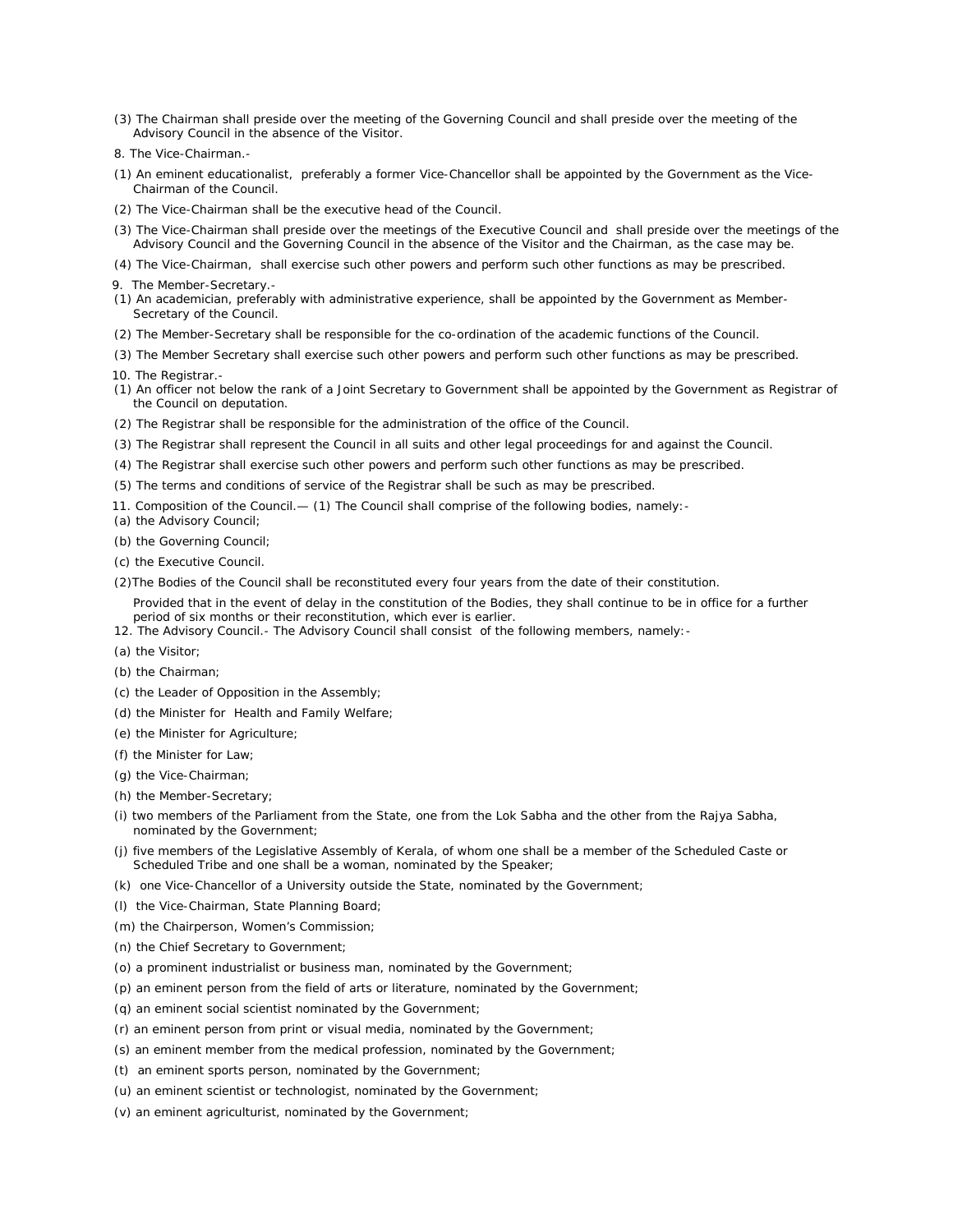- (w) an eminent jurist, nominated by the Government;
- (x) one Grama Panchayat President, nominated by the Government;
- (y) one Block Panchayat President, nominated by the Government;
- (z) one District Panchayat President, nominated by the Government;
- (aa) one Municipal Chairperson, nominated by the Government;
- (ab) one Mayor, nominated by the Government.
- 13. *Powers and Functions of the Advisory Council.-*

The Advisory Council shall meet at least once a year and shall deliberate on the general policies in higher education with particular reference to the functioning of the Council.

14. *The Governing Council*.-

The Governing Council shall consist of the following members, namely:-

- (a) the Chairman;
- (b) the Vice-Chairman;
- (c) the Member-Secretary;
- (d) five educationalists of repute from different Academic disciplines of whom one shall be a woman and one belonging to Scheduled Caste or Scheduled Tribe, nominated by the Government;
- (e) the Vice-Chancellors of all Universities;
- (f) A teacher member of the Academic Council of each University elected by the respective Academic Council of the University;
- (g) two student representatives of the University Unions or two regular students, of whom one shall be a woman, nominated by the Government;
- (h) a person who has distinguished himself in extension activities, nominated by the Government;
- (i) the Director of a Research Institution, nominated by the Government;
- (j) the member of the State Planning Board in charge of education;
- (k) a nominee of the University Grants Commission not below the rank of Joint Secretary, *Ex-officio*;
- (l) the Secretary to Government, Higher Education Department, *Ex-officio*;
- (m) the Secretary to Government, Finance Department, *Ex-officio;*
- (n) the Director of Technical Education, *Ex-officio*;
- (o) the Director of Medical Education, *Ex-officio;*
- (p) the Executive Vice-President, Kerala State Council for Science, Technology and Environment, *Ex-officio;*
- (q) the Director of Collegiate Education, *Ex-officio;*
- (r) the Agricultural Production Commissioner, *Ex-officio*.
- 15. *Powers and functions of the Governing Council*.*--*

The Governing Council shall have the following powers and functions, namely:-

- (a) it shall take all policy decisions on behalf of the Council;
- (b) it shall chalk out a perspective plan for the implementation of the policies, evolve various programmes to be implemented and determine the priorities of such programmes for implementation;
- (c) it shall approve the annual budget and the audited statement of expenditure in such manner as may be prescribed;
- (d) it shall make a self-appraisal of its performance and prepare an annual report showing details of its academic performance;
- (e) it shall give such directions to the Executive Council as may be necessary for the effective functioning of the Council in accordance with its objectives;
- (f) it shall with prior approval of the Government to frame regulations in accordance with this Act and the rules made there under;
- (g) it shall propose general guidelines for the release of grants by the Government to Universities and other institutions of higher education and advise the Government about the release of such grants to each University and other institutions of higher education;"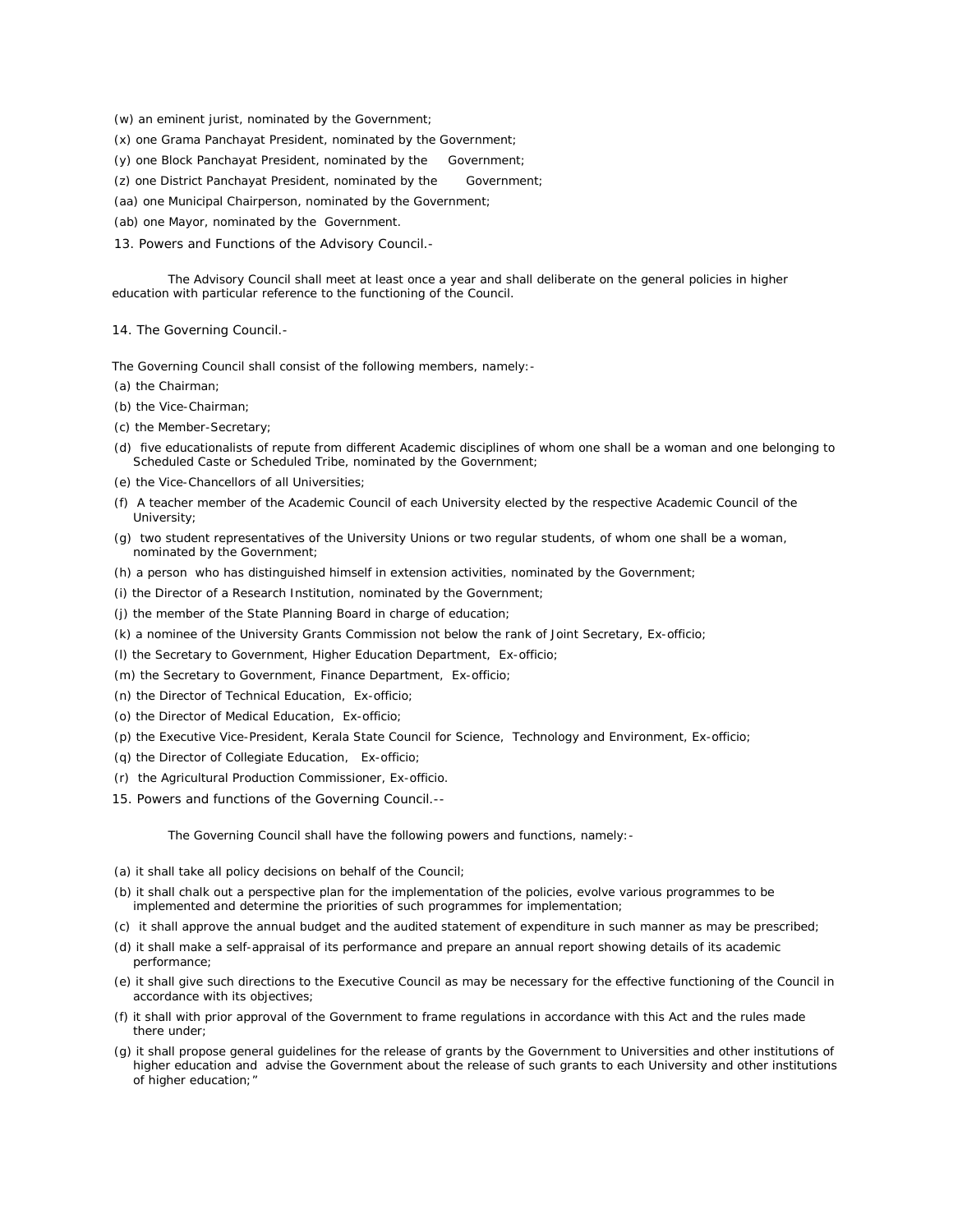- (h) it shall suggest measures for the academic and financial accountability of the Universities and other Institutions of higher education in the State;
- (i) it shall advise the Government and Universities and other institutions of higher education regarding the procedure of implementation of its decisions in all institutions of higher education including Universities, colleges and other institutions of higher education in the State;"
- it shall have such other powers as may be prescribed for the effective implementation of the programmes for the furtherance of the objectives of this Act;
- (k) it shall meet, as often as may be necessary, at such time and place and observe such rules of procedure as may be provided in the regulations provided that it shall meet at least twice a year;
- (l) it shall have power to act, notwithstanding any vacancy in the membership or any defect in the constitution thereof, and the proceedings of the Governing Council shall be valid notwithstanding that some person, who was not entitled to be a member, had attended, or otherwise had taken part in the proceedings of the Governing Council.

16. *The Executive Council.-*

There shall be an Executive Council for the Council consisting of the following members of the Governing Council, namely:- (a) the Vice-Chairman;

- (b) the Member-Secretary;
- (c) one of the Vice-Chancellors, nominated by rotation by the Government for a period of one year;
- (d) five educationalists nominated under clause (d) of section 14;
- (e) the Secretary to Government, Higher Education Department, E*x-officio*.

17. *Powers and duties of the Executive Council*.-

The Executive Council shall have the following powers and duties, namely:-

(a) it shall be competent to take decisions on behalf of the Council, subject to the concurrence of the Governing Council in all matters with policy implications:

 Provided that in urgent circumstances instead of concurrence, subsequent ratification of the Governing Council shall be sufficient;

- (b) it shall incur such expenses as are necessary to fulfill the objectives set out in this Act and carry out all decisions taken by the Governing Council;
- (c) it shall nominate one of its members to the Syndicate/Executive Committee of each University and such member shall ensure effective communication of the views of the Council and co-ordinate the implementation of programmes common to all universities;
- (d) it shall present before the Advisory Council the annual academic and financial audit reports of the Council for its perusal;
- (e) it shall present before the Governing Council the annual academic and financial audit reports of the Council for its approval;
- (f) it shall have such other powers, functions and duties as may be prescribed.
- 18. *Special Invitees*.-
- (1) The Vice-Chairman of the Council may for the purpose of carrying out the objectives of this Act, invite in writing any person who is not a member of the Council to take part in the deliberations of particular meetings of the Advisory Council, Governing Council and Executive Council and any other Body constituted by the Council for specific purposes as special invitees and such invitees shall have no right to vote in the meetings.
- (2) The special invitees shall be paid from and out of the funds of the Council such sums as may be approved by the Vice-Chairman.
- 19*. Meetings*.-
- (1) The meetings of the Advisory Council, the Governing Council and the Executive Council shall be convened by the Member-Secretary on the advice of the Vice-Chairman.
- (2)The quorum for the meetings of the Governing Council and the Executive Council shall be one third of the filled up membership in each body and decisions may be taken in the meetings by simple majority of those present and voting. There shall be no quorum for the meetings of the Advisory Council and decisions may be taken in the meetings by simple majority of those present and voting.
- 20. *Terms* and *Conditions of Service of the Vice Chairman, Member Secretary and Members.-*
- (1) The Vice Chairman, Member Secretary and Members other than the Member of the Executive Council nominated under clause (c) of Section 16, unless removed from the office in accordance with the provisions of this Act, shall hold office for an entire term of the Body of Council to which they are appointed or nominated or elected as the case may be :

Provided that they shall continue to hold office of Vice Chairman, Member Secretary and Members respectively for a further period of six months or till further appointment or nomination or election is made to the respective offices, whichever is earlier:

Provided further that Vice Chairman, Member Secretary and members shall be eligible for re-appointment or renomination or reelection for a further term of four years, as the case may be.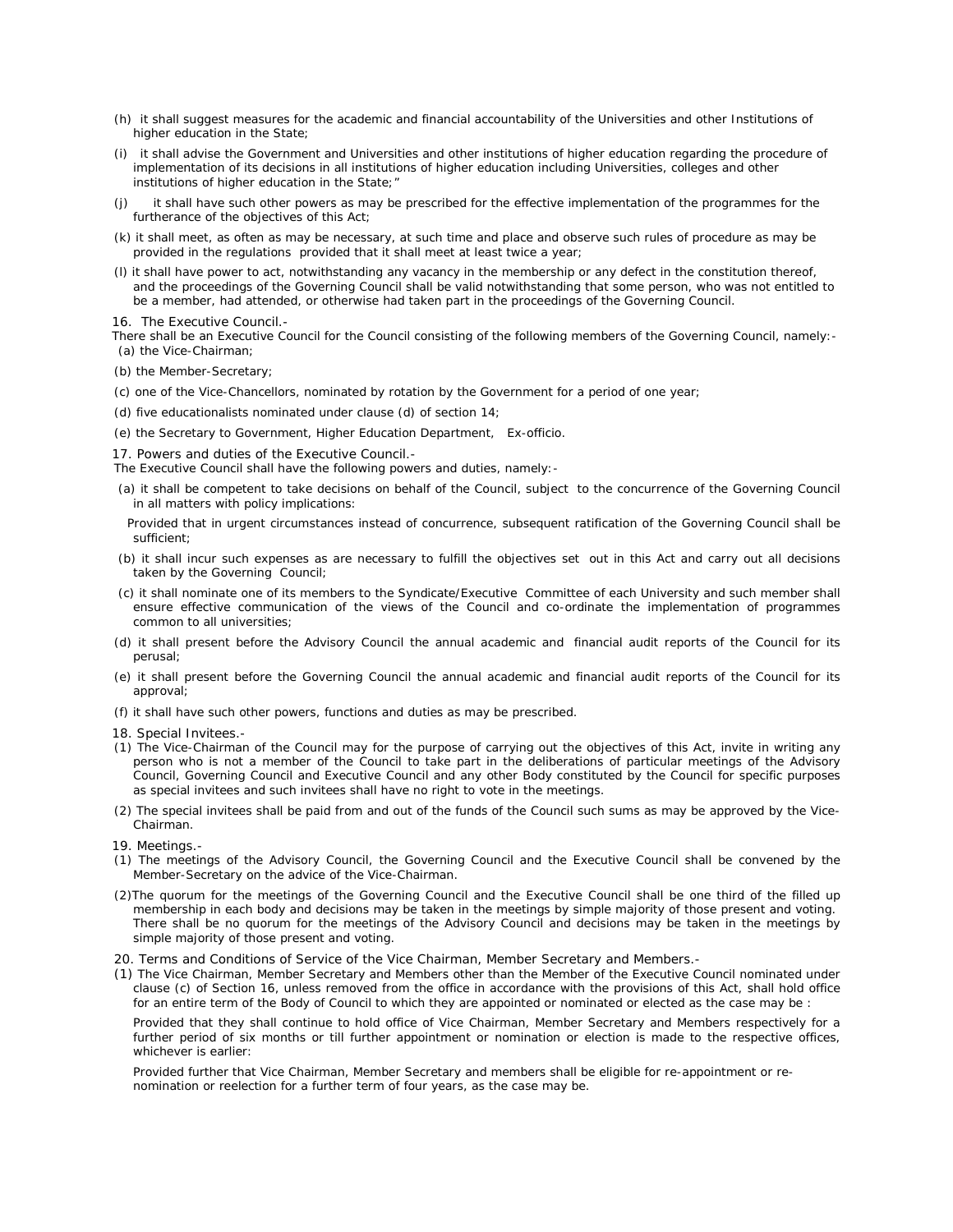(2) The Vice-Chairman, Member-Secretary or Members, may in writing under his signature, addressed to the Chairman, resign his membership from the Council:

Provided that he shall continue to hold such office until his resignation is accepted and communicated in writing.

- (3) The salaries, allowances and other perquisites payable to the Vice chairman shall be the same as that of Vice chancellor of a University and that payable to the Member Secretary shall be the same as that of a Pro-Vice-Chancellor of a University .
- (4) Subject to the provisions of this section, the other terms and conditions of service of the Vice-Chairman, Member Secretary and Members shall be such as may be prescribed.
- 21. *Removal from Membership of the Council.-*

If, at any time, it appears to the Government that a member appointed or nominated or elected Member has proved himself to be unfit to hold such office or has been guilty of misconduct or neglect which in the opinion of the Government renders his removal from the membership of the Council, as expedient, the Government may, after giving such member, a reasonable opportunity of showing cause as to why he shall not be removed from the Council and after examining the same decide whether to continue or remove such member, as the case may be, from his membership and in case of such removal from the membership of the Council it shall be made by notification.

#### 22. *Filling up of casual vacancy.-*

If a casual vacancy arises in the office of a nominated or appointed Member, either by reason of his death, resignation, removal or otherwise, such vacancy shall be filled up by the Government by nomination or appointment and such Member shall hold office only for the remainder of the term of the Member in whose place he was nominated or appointed, as the case may be.

#### 23. *Protection of acts done in good faith.-*

No suit, prosecution or other legal proceeding shall lie against the Council or any member or officer or employee of the Council for anything which is done or intended to be done in good faith in pursuance of the provisions of this Act or any rules or regulations made there under.

#### 24. *Staff of the Council.-*

The Council shall, with prior approval of the Government appoint such officers and staff, as it deems necessary for the discharge of its functions under this Act. The terms and conditions of service of the officers and staff of the Council shall be such as may be specified in the regulations to be framed by the Council.

- 25. *Funds of the Council*.-
- (1) The funds of the Council shall include all sums which may, from time to time, be paid to it by the Government and all other receipts including any sum from the Central Government, any State Government, the University Grants Commission or any other authority, institutions or person.
- (2) The Government may pay to the Council every financial year such sums as may be considered necessary for the functioning of the Council and for the discharge of its responsibilities and duties.
- (3) All expenditure incurred by the Council under or for the purposes of this Act shall be defrayed from out of the Fund and any surplus remaining, after such expenditure has been met, shall be invested in such manner as may be prescribed.
- 26. *Annual Accounts and Audit.-*
- (1) The accounts of the Council shall be maintained in such manner and in such form as may be prescribed.
- (2) The Council shall prepare an annual statement of accounts in such form and in such manner as may be prescribed.
- (3) The accounts of the Council shall be audited once in a year by such auditor as the Government may appoint in this behalf.
- (4) The auditor appointed under sub-section (3) shall, for the purposes of audit, have such rights, privileges and authority as may be prescribed.
- (5) The Member-Secretary to the Council shall cause the annual audit report to be printed and forward a printed copy thereof to each member and shall place such report before the Governing Council for consideration at its next meeting.
- (6) The Governing Council shall take appropriate action forthwith to remedy any defect or irregularity that may be pointed out in the audit report.
- (7) The accounts of the Council as certified by the auditor together with the audit report along with the remarks of the Governing Council thereon shall be forwarded to the Government within such time as may be prescribed.
- (8) The Government shall, as soon as may be after the receipt of the annual accounts together with the audit report under sub-section (7), cause the same to be laid before the Legislative Assembly.